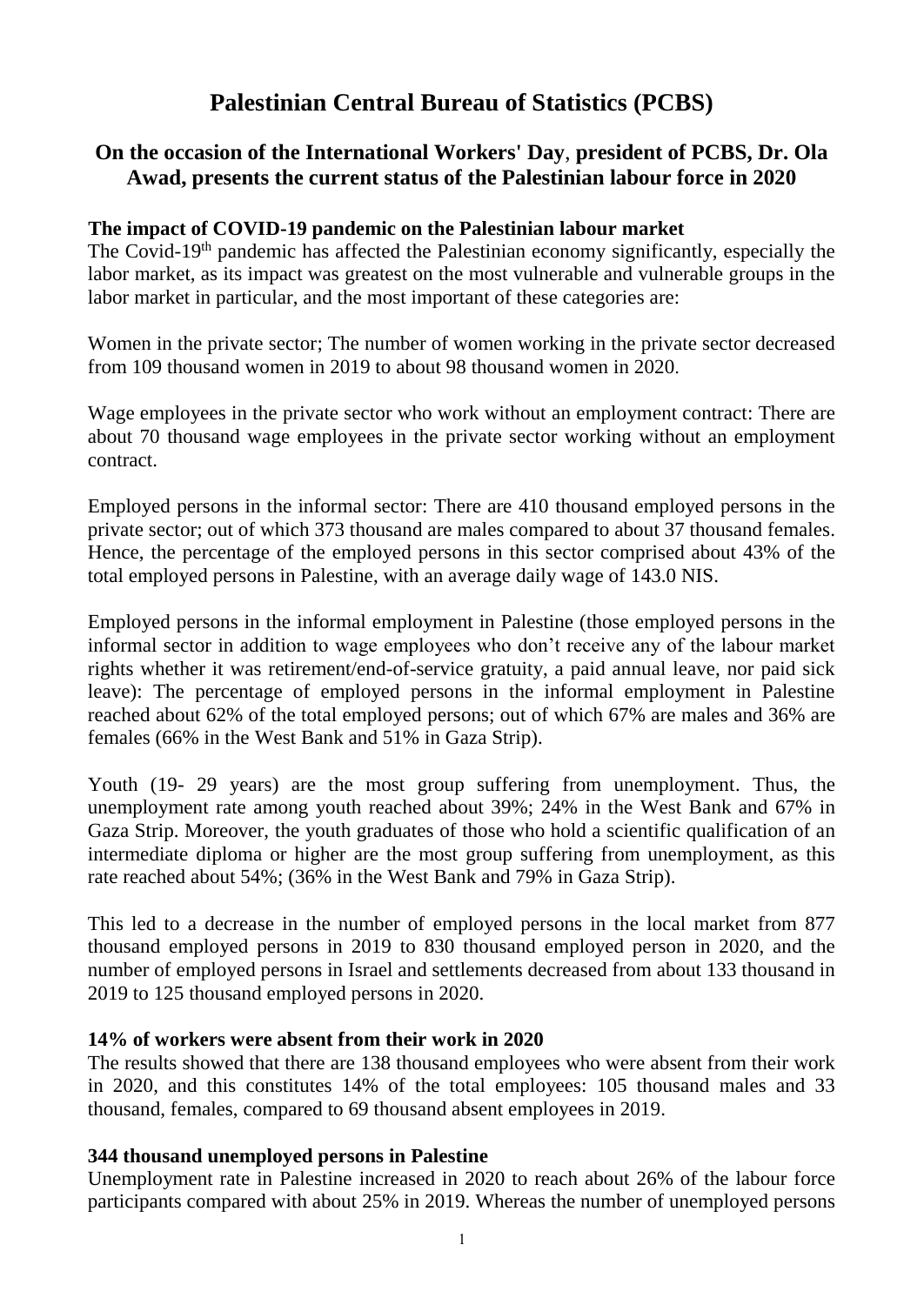decreased to 334 thousand unemployed persons in 2020 compared to 344 thousand unemployed persons in 2019. At the level of region, the unemployment rate was about 16% in the West Bank in 2020 compared with about 15% in 2019, while the unemployment rate was about 47% in Gaza Strip in 2020 compared with 45% in 2019.

Also, the total labour underutilization increased from about 33% in 2019 to 36% (534 thousand persons) in 2020, including 111 thousand discouraged jobseekers and 16 thousand in time-related underemployment.

#### **Unemployment Rate among labour Force Participants (15 years and above) by Region, 2015-2020**



# **Bethlehem Governorate in the West Bank and Dier Al-Balah in Gaza Strip both record the highest unemployment rate**

Bethlehem Governorate recorded the highest unemployment rate in 2020 with a percentage of about 25%, followed by Jenin and Salfit Governorates with a rate of about 20% each. However, Jerusalem Governorate recorded the lowest unemployment rate in the West Bank with a rate of about 7%. In Gaza Strip, Dier Al-Balah Governorate recorded the highest unemployment rate of about 53% followed by Rafah Governorate with a rate of about 52%, while North Gaza Governorate recorded the lowest rate of about 38%.

# **There are about one million employed persons, and the private sector is the main employer**

The numbers of employed persons reached 955 thousand; 604 thousand in the West Bank, 226 thousand in Gaza Strip, and 125 thousand in Israel and Israeli settlements. There are about 690 thousand wage employees in Palestine (385 thousand of them in the West Bank, 187 thousand in Gaza Strip, 100 thousand in Israel and 18 thousand in the Israeli settlements).

About 54% of wage employees in Palestine are working in the private sector, 273 thousand in the West Bank and 100 thousand in Gaza Strip, compared with about 29% employed persons in the public sector, 17% of wage employees are working in Israel and Israeli Settlements. Thus, about 23% of wage employees from the West Bank are working in Israel and Israeli settlements.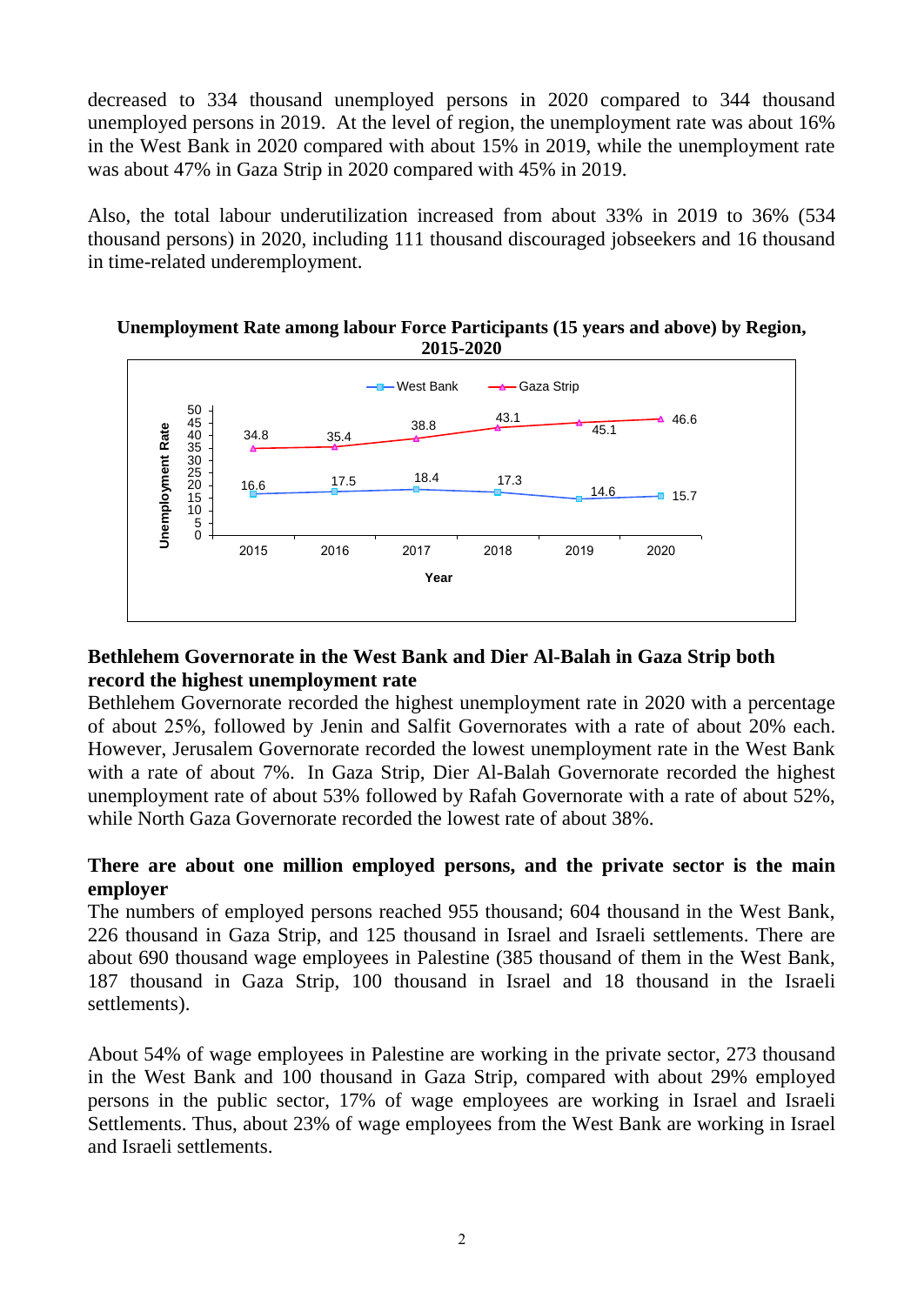The private sector was the most negatively affected by the Coronavirus pandemic, as the number of employees in this sector decreased by 38 thousand employed persons between 2019 and 2020, especially those working in the activity of trade, restaurants and hotels as the number of workers in this activity decreased by about 27 thousand employed persons during the same period. The number of workers in the activity of services and other branches decreased by about 6 thousand workers, while those working in agriculture, forestry and fishing activities were the least affected.

#### **One fourth of wage employees in the private sector work in technical and specialized occupations**

About 28% of wage employees in the private sector work as professionals or technicians in Palestine; with a percentage of 18% for males and 75% for females. In addition, 17% of wage employees in Palestine work in crafts and related trade works: 21% for males and 2% for females.

#### **Average of real wages in the private sector**

The real average daily wage (base year= 2010) in the private sector was about 88 NIS in Palestine; about 43 NIS in Gaza Strip and about 104 NIS in the West Bank (wage employees in Israel and settlements are excluded).

The services activity in the private sector recorded the highest average of real daily wage of 116 NIS in the West Bank and 84 NIS in Gaza Strip, followed by construction activity with about 114 NIS in the West Bank and 38 NIS in Gaza Strip. While the agriculture activity recorded the lowest average daily wage at 89 NIS in the West Bank and 20 NIS in Gaza Strip.



# **Average of Real Wage in NIS for Wage Employees in the Private Sector by Region, 2015-2020**

#### **About 28% of wage employees in the private sector receive less than the minimum monthly wage of (1,450 NIS) in Palestine.**

The number of wage employees in the private sector who received less than the minimum monthly wage (NIS 1,450) reached about 87 thousand; out of which 17 thousand wage employees in the West Bank (about 7% of the total number of wage employees in the private sector in the West Bank) with a monthly average wage of NIS 1,078 compared to 70 thousand wage employees in Gaza Strip (about 81% of the total number of wage employees in the private sector in Gaza Strip) with a monthly average wage of NIS 662.

The number of wage employees in the private sector, who received less than 2000 NIS monthly, is about 121 thousand wage employees representing 39% of the total wage